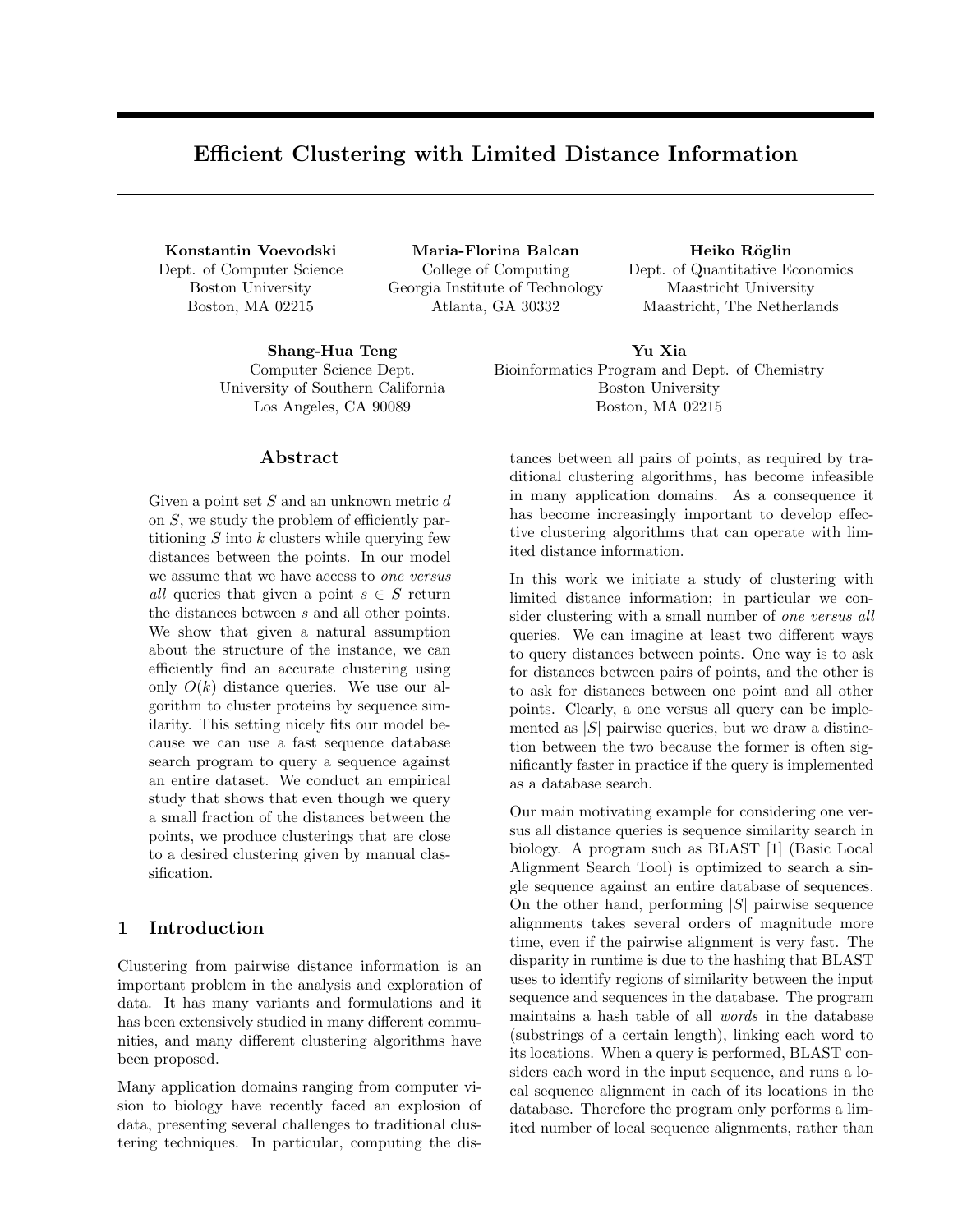aligning the input sequence to each sequence in the database. Of course, the downside is that we never consider alignments between sequences that do not share a word. However, in this case an alignment may not be relevant anyway, and we can assign a distance of infinity to the two sequences. Even though the search performed by BLAST is heuristic, it has been shown that protein sequence similarity identified by BLAST is meaningful [4].

Motivated by such scenarios, in this paper we consider the problem of clustering a dataset with an unknown distance function, given only the capability to ask one versus all distance queries. We design an efficient algorithm for clustering accurately with a small number of such queries. To formally analyze the correctness of our algorithm we assume that the distance function is a metric, and that our clustering problem satisfies a natural approximation stability property regarding the utility of the k-median objective function in clustering the points. In particular, our analysis assumes the  $(c, \epsilon)$ -property of Balcan et al. [3]. For an objective function  $\Phi$  (such as k-median), the  $(c, \epsilon)$ -property assumes that any clustering that is a c-approximation of  $\Phi$  has error of at most  $\epsilon$ . To define what we mean by error we assume that there exists some unknown relevant "target" clustering  $C_T$ ; the error of a proposed clustering  $C$  is then the fraction of misclassified points under the optimal matching between the clusters in  $C_T$  and  $C$ .

Our first main contribution is designing an algorithm that given the  $(c, \epsilon)$ -property for the k-median objective finds a clustering that is very close to the target by using only  $O(k)$  one versus all queries. In particular, we use the same assumption as Balcan et al. [3], and we obtain the same performance guarantees as [3] but by only using a very small number of one versus all queries. In addition to handling this more difficult scenario, we also provide a much faster algorithm. The algorithm of [3] can be implemented in  $O(|S|^3)$  time, while the one proposed here runs in time  $O(|S|k \log |S|).$ 

We also use our algorithm to cluster proteins by sequence similarity, and compare our results to gold standard manual classifications given in the Pfam [6] and SCOP [8] databases. These classification databases are used ubiquitously in biology to observe evolutionary relationships between proteins and to find close relatives of particular proteins. We find that for one of these sources we obtain clusterings that usually closely match the given classification, and for the other the performance of our algorithm is comparable to that of the best known algorithms using the full distance matrix. Both of these classification databases have limited coverage, so a completely automated method such as ours can be useful in clustering proteins that have yet to be classified. Moreover, our method can cluster very large datasets because it is efficient and does not require the full distance matrix as input, which may be infeasible to obtain for a very large dataset.

**Related Work:** A property that is related to  $(c, \epsilon)$ is  $\epsilon$ -separability, introduced by Ostrovsky et al. [9]. A clustering instance is  $\epsilon$ -separated if the cost of the optimal k-clustering is at most  $\epsilon^2$  times the cost of the optimal clustering using  $k-1$  clusters. The  $\epsilon$ -separability and  $(c, \epsilon)$  properties are related: in the case when the clusters are large the Ostrovsky et al. [9] condition implies the Balcan et al. [3] condition (see [3]).

Ostrovsky et al. also present a sampling method for choosing initial centers, which when followed by a single Lloyd-type descent step gives a constant factor approximation of the k-means objective if the instance is  $\epsilon$ -separated. However, their sampling method needs information about the full distance matrix because the probability of picking two points as two cluster centers is proportional to their squared distance. A very similar (independently proposed) strategy is used in [2] to obtain an  $O(\log k)$ -approximation of the k-means objective on arbitrary instances. This strategy can be implemented with k one versus all distance queries. However, an  $O(\log k)$ -approximation is not good enough for our purposes.

Approximate clustering using sampling has been studied extensively in recent years (see, e.g., [7, 5]). The methods proposed in these papers yield constant factor approximations to the k-median objective using  $O(k)$  one versus all distance queries. However, as the constant factor of these approximations is at least 2, the proposed sampling methods do not necessarily yield clusterings close to the target clustering  $C_T$  if the  $(c, \epsilon)$ -property holds only for some small constant  $c < 2$ , which is the interesting case in our setting.

# 2 Preliminaries

Given a metric space  $M = (X, d)$  with point set X, an unknown distance function d satisfying the triangle inequality, and a set of points  $S \subseteq X$ , we would like to find a  $k$ -clustering  $C$  that partitions the points in S into k sets  $C_1, C_2, \ldots C_k$  by using one versus all distance queries.

In our analysis we assume that S satisfies the  $(c, \epsilon)$ property of Balcan et al. [3] for the k-median objective function. The  $k$ -median objective is to minimize  $\Phi(C) = \sum_{i=1}^{k} \sum_{x \in C_i} d(x, c_i)$ , where  $c_i$  is the median of cluster  $C_i$ , which is the point y that minimizes  $\sum_{x \in C_i} d(x, y)$ . Let  $\text{OPT}_{\Phi} = \min_C \Phi(C)$ , where the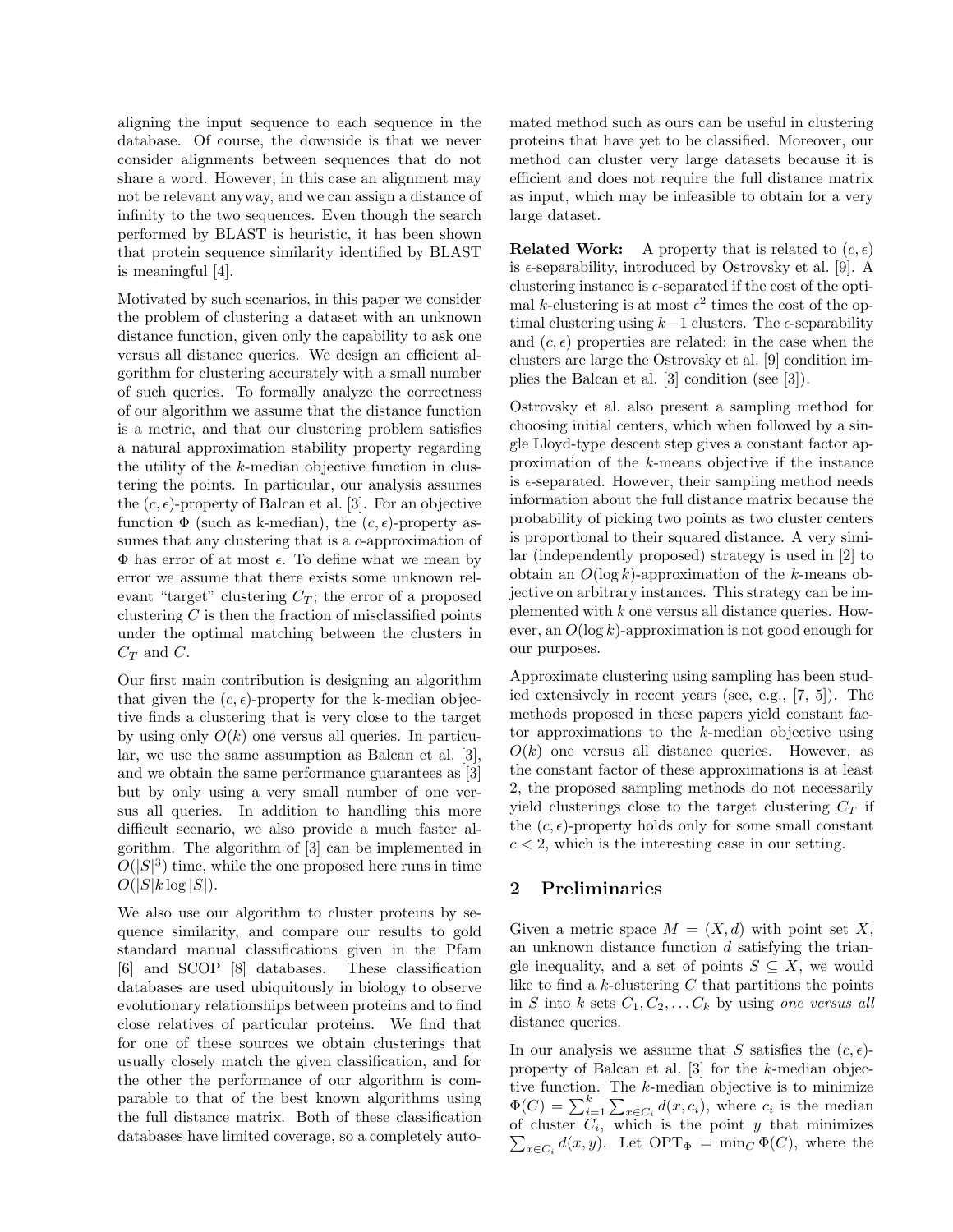minimum is over all  $k$ -clusterings of  $S$ , and denote by  $C^* = \{C_1^*, C_2^*, \dots C_k^*\}$  a clustering achieving this value.

To formalize the  $(c, \epsilon)$ -property we need to define a notion of distance between two k-clusterings  $C =$  $\{C_1, C_2, \ldots C_k\}$  and  $C' = \{C'_1, C'_2, \ldots C'_k\}$ . As in [3], we define the distance between  $C$  and  $C'$  as the fraction of points on which they disagree under the optimal matching of clusters in  $C$  to clusters in  $C'$ : dist $(C, C') = \min_{\sigma \in S_k} \frac{1}{n} \sum_{i=1}^k |C_i - C'_{\sigma(i)}|$ , where  $S_k$ is the set of bijections  $\sigma \colon [k] \to [k]$ . Two clusterings C and C' are  $\epsilon$ -close if  $dist(C, C') < \epsilon$ .

We assume that there exists some unknown relevant "target" clustering  $C_T$  and given a proposed clustering C we define the error of C with respect to  $C_T$  as  $dist(C, C_T)$ . Our goal is to find a clustering of low error.

The  $(c, \epsilon)$ -property is defined as follows.

**Definition 1.** We say that the instance  $(S, d)$  satisfies the  $(c, \epsilon)$ -property for the k-median objective function with respect to the target clustering  $C_T$  if any clustering of S that approximates  $\text{OPT}_{\Phi}$  within a factor of c is  $\epsilon$ -close to  $C_T$ , i.e.,  $\Phi(C) \leq c \cdot \text{OPT}_{\Phi} \Rightarrow$  $dist(C, C_T) < \epsilon.$ 

In the analysis of the next section we denote by  $c_i^*$ the center point of  $C_i^*$ , and use OPT to refer to the value of  $C^*$  using the k-median objective, i.e., OPT =  $\Phi(C^*)$ . We define the *weight* of point x to be the contribution of  $x$  to the  $k$ -median objective in  $C^*$ :  $w(x) = \min_i d(x, c_i^*)$ . Similarly, we use  $w_2(x)$  to denote x's distance to the second-closest cluster center among  $\{c_1^*, c_2^*, \ldots, c_k^*\}$ . In addition, let w be the average weight of the points:  $w = \frac{1}{n} \sum_{i=1}^{n} w(x) = \frac{OPT}{n}$ , where  $n$  is the cardinality of  $S$ .

# 3 Clustering With Limited Distance Information

| <b>Algorithm 1</b> Landmark-Clustering( $S, d, \alpha, \epsilon, k$ )          |
|--------------------------------------------------------------------------------|
| $b = (1 + 17/\alpha)\epsilon n;$                                               |
| $q=2b;$                                                                        |
| $iter = 4k$                                                                    |
| $s_{\min} = b + 1;$                                                            |
| $n'=n-b;$                                                                      |
| $L =$ <b>Landmark-Selection</b> $(q, \text{iter});$                            |
| $C'$ = Expand-Landmarks $(s_{\min}, n', L);$                                   |
| Choose some landmark $l_i$ from each cluster $C_i$ ;                           |
| for each $x \in S$ do                                                          |
| Insert x into the cluster $C''_i$ for $j = \operatorname{argmin}_i d(x, l_i);$ |
| end for                                                                        |
| return $C''$ :                                                                 |

In this section we present a new algorithm that accurately clusters a set of points assuming that the clustering instance satisfies the  $(c, \epsilon)$ -property for  $c =$  $1 + \alpha$ , and the clusters in the target clustering  $C_T$  are not too small. The algorithm presented here is much faster than the one given by Balcan et al., and does not require all pairwise distances as input. Instead, we only require  $O(k)$  one versus all distance queries to achieve the same performance guarantee as in [3].

Our clustering algorithm is described in Algorithm 1. We start by using the *Landmark-Selection* procedure to select a set of 4k landmarks. This procedure repeatedly chooses uniformly at random one of the  $q$  furthest points from the ones selected so far, for an appropriate  $q$ . Our algorithm only uses the distances between the selected landmarks and other points, so it requires only 4k one versus all distance queries.

| <b>Algorithm 2</b> Landmark-Selection( <i>q</i> , iter)            |
|--------------------------------------------------------------------|
| Choose $s^* \in S$ uniformly at random;                            |
| $L = \{s^*\};$                                                     |
| for $i = 1$ to iter $-1$ do                                        |
| Let $s_1, , s_n$ be an ordering of the points in S such            |
| that $\min_{l \in L} d(l, s_i) \leq \min_{l \in L} d(l, s_{i+1});$ |
| Choose $s^* \in \{s_{n-q+1},,s_n\}$ uniformly at ran-              |
| dom;                                                               |
| $L = L \cup \{s^*\};$                                              |
| end for                                                            |
| return $L$ :                                                       |
|                                                                    |

It is possible to implement each iteration of Landmark-Selection in  $O(n)$  time: For each point we store the minimum distance to the landmarks chosen so far, which is updated in constant time when we add a new landmark. To select a new landmark in each iteration, we choose a random number  $i \in [n - q + 1, n]$  and use a linear time selection algorithm to select the ith furthest point as the next landmark.

Expand-Landmarks then expands a ball  $B_l$  around each landmark  $l \in L$  chosen by *Landmark-Selection*. We use the variable  $r$  to denote the radius of all the balls:  $B_l = \{s \in S \mid d(s,l) \leq r\}$ . The algorithm starts with  $r = 0$ , and increments it until the balls satisfy a property described below. For each  $B_l$  there are n relevant values of r to try, each adding one more point to  $B_l$ , which results in at most  $|L|n$  values to try in total.

The algorithm maintains a graph  $G_B = (V_B, E_B)$ , where vertices correspond to balls that have at least  $s_{\text{min}}$  points in them, and two vertices are connected by an (undirected) edge if the corresponding balls overlap on any point:  $(v_{l_1}, v_{l_2}) \in E_B$  iff  $B_{l_1} \cap B_{l_2} \neq \emptyset$ . In addition, we maintain the set of points in these balls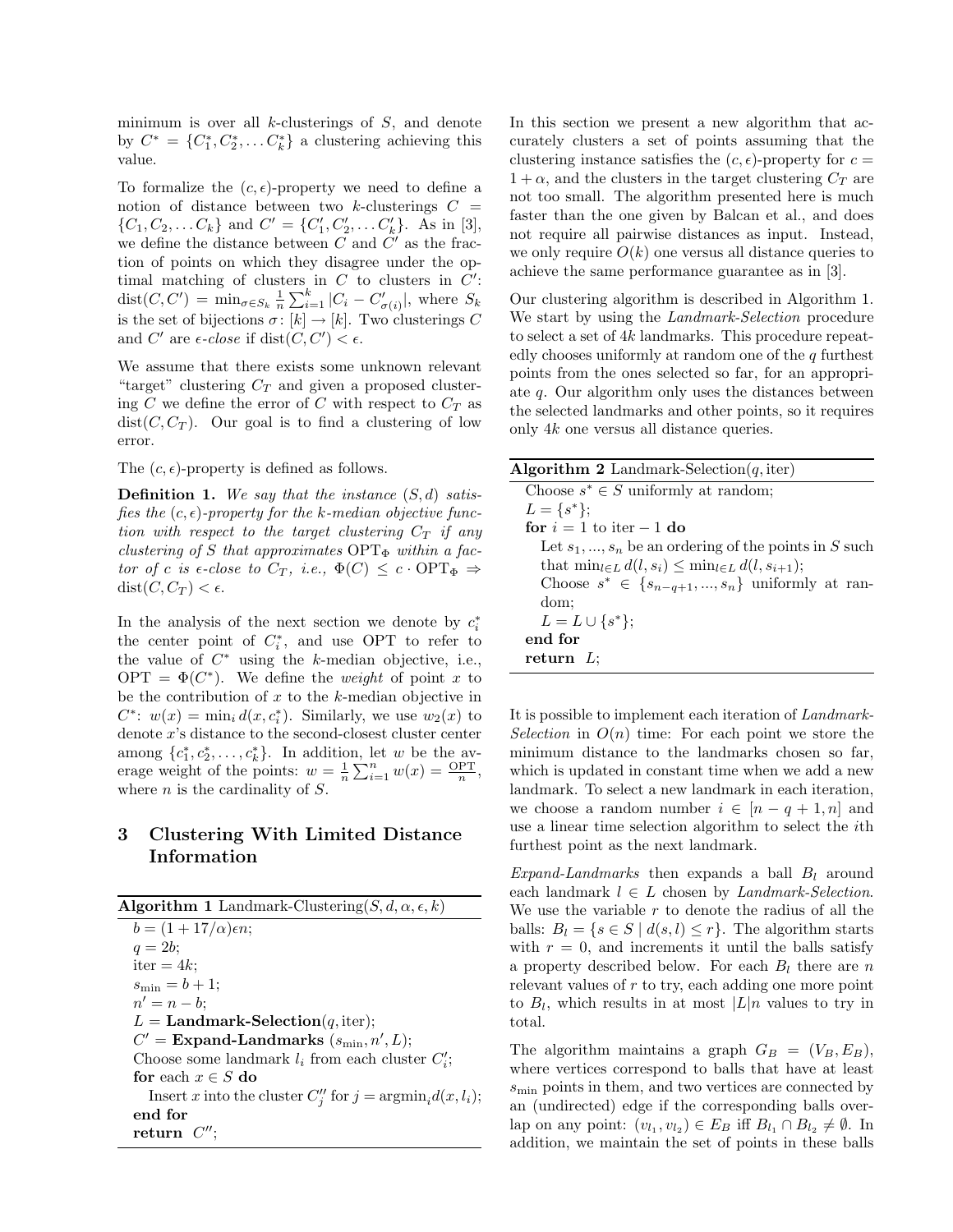Clustered =  $\{s \in S \mid \exists l : s \in B_l\}$  and a list of the connected components of  $G_B$ , which we refer to as Components $(G_B) = \{Comp_1, ..., Comp_m\}.$ 

In each iteration, after we expand one of the balls by a single point, we update  $G_B$ , Components( $G_B$ ), and Clustered. If  $G_B$  has exactly k components, and |Clustered|  $\geq n'$ , we terminate and report points in balls that are part of the same component in  $G_B$  as distinct clusters. If this condition is never satisfied, we report no-cluster. A sketch of the algorithm is given below. We use  $(l^*, s^*)$  to refer to the next landmarkpoint pair that is considered, corresponding to expanding  $B_{l^*}$  to include  $s^*$ .

Algorithm 3 Expand-Landmarks $(s_{\min}, n', L)$ 

1: while  $((l^*, s^*) =$  Expand-Ball()) != null do

2:  $r = d(l^*, s^*);$ 

- 3: update  $G_B$ , Components $(G_B)$ , and Clustered
- 4: **if**  $|\text{Components}(G_B)| = k$  and  $|\text{Clustered}| \geq n'$ then
- 5: **return**  $C = \{C_1, ..., C_k\}$  where  $C_i = \{s \in \mathbb{R}^d : |C_i| = 1\}$  $S \mid \exists l : s \in B_l \text{ and } v_l \in \text{Comp}_i$ .
- 6: end if
- 7: end while
- 8: return no-cluster;

Using a min-heap to store all landmark-point pairs and a disjoint-set data structure to keep track of the connected components of  $G_B$ , each iteration of the while loop can be implemented in amortized time  $O(\log n)$ . As the number of iterations is bounded by  $|L|n$ , this gives a worst-case running time of  $O(|L|n \log n)$ .

The last step of our algorithm takes the clustering  $C'$ returned by Expand-Landmarks and improves it: We compute a set  $L'$  that contains exactly one landmark from each cluster  $C_i' \in C'$  (any landmark is sufficient), and assign each point  $x \in S$  to the cluster corresponding to the closest landmark in  $L'$ .

The runtime of Landmark-Selection is  $O(kn)$ , Expand-Landmarks can be implemented in  $O(kn \log n)$ , and the last part of the procedure takes  $O(kn)$  time, thus the total runtime of the algorithm is  $O(kn \log n)$ . Moreover, the algorithm only uses the distances between the selected landmarks and other points, so it only uses  $O(k)$  one versus all distance queries.

We now present our main theoretical guarantee for Algorithm 1.

**Theorem 2.** Given a metric space  $M = (X, d)$ , where d is unknown, and a set of points S, if the instance  $(S, d)$  satisfies the  $(1 + \alpha, \epsilon)$ -property for the k-median objective function and if each cluster in the target clustering  $C_T$  has size at least  $(4+51/\alpha)$ en, then with probability  $1-\exp(-\Omega(k))$  Landmark-Clustering outputs a clustering that is  $\epsilon$ -close to  $C_T$ .

Before we prove the theorem, we will introduce some notation and use an analysis similar to the one in [3] to argue about the structure of the clustering instance. Let  $\epsilon^* = \text{dist}(C_T, C^*)$ . By our assumption that the kmedian clustering of S satisfies the  $(1 + \alpha, \epsilon)$ -property we have  $\epsilon^* < \epsilon$ . Since each cluster in the target clustering has at least  $(4+51/\alpha)$ <sub>c</sub> points, and the *optimal*  $k$ -median clustering  $C^*$  differs from the target clustering by  $\epsilon^* n \leq \epsilon n$  points, each cluster in  $C^*$  must have at least  $(3 + 51/\alpha)\epsilon n$  points.

Let us define the *critical distance*  $d_{\text{crit}} = \frac{\alpha w}{17\epsilon}$ . We call a point x good if both  $w(x) < d_{\text{crit}}$  and  $w_2(x)$  –  $w(x) \geq 17d_{\rm crit}$ , else x is called *bad*. In other words, the good points are those points that are close to their own cluster center and far from any other cluster center. In addition, we will break up the good points into good sets  $X_i$ , where  $X_i$  is the set of the good points in the optimal cluster  $C_i^*$ . So each set  $X_i$  is the "core" of the optimal cluster  $C_i^*$ .

Note that the distance between two points  $x, y \in X_i$ satisfies  $d(x, y) \leq d(x, c_i^*) + d(c_i^*, y) = w(x) + w(y)$  $2d_{\text{crit}}$ . In addition, the distance between any two points in different good sets is greater than  $16d_{\text{crit}}$ . To see this, consider a pair of points  $x \in X_i$  and  $y \in X_{j \neq i}$ . The distance from x to y's cluster center  $c_j^*$  is at least 17 $d_{\text{crit}}$ . By the triangle inequality,  $d(x, y) \geq d(x, c_j^*) - d(y, c_j^*) > 17d_{\text{crit}} - d_{\text{crit}} = 16d_{\text{crit}}.$ 

It is proved in [3] that if the k-median instance  $(M, S)$ satisfies the  $(1+\alpha, \epsilon)$ -property with respect to  $C_T$ , and each cluster in  $C_T$  has size at least  $2\epsilon n$ , then

- 1. less than  $(\epsilon \epsilon^*)n$  points  $x \in S$  on which  $C_T$  and  $C^*$  agree have  $w_2(x) - w(x) < \frac{\alpha w}{\epsilon}$ .
- 2. at most  $17\epsilon n/\alpha$  points  $x \in S$  have  $w(x) \ge \frac{\alpha w}{17\epsilon}$ .

The intuition is that if too many points on which  $C_T$ and C <sup>∗</sup> agree are close enough to the second-closest center among  $\{c_1^*, c_2^*, \ldots, c_k^*\}$ , then we can move them to the clusters corresponding to those centers, producing a clustering that is far from  $C_T$ , but whose objective value is close to OPT, violating the  $(1 + \alpha, \epsilon)$ property. The second part follows from the fact that  $\sum_{x \in S} w(x) = OPT = wn.$ 

Then using these facts and the definition of  $\epsilon^*$  it follows that at most  $\epsilon^* n + (\epsilon - \epsilon^*) n + 17\epsilon n/\alpha = \epsilon n + 17\epsilon n/\alpha =$  $(1 + 17/\alpha)\epsilon n = b$  points are bad. Hence each  $|X_i| =$  $|C_i^*\backslash B|\geq (2+34/\alpha)\epsilon n=2b.$ 

 ${}^{1}$ A detailed description of this implementation is given in the full version of this paper, which can be downloaded from http://cs-people.bu.edu/kvodski/UAI10.pdf.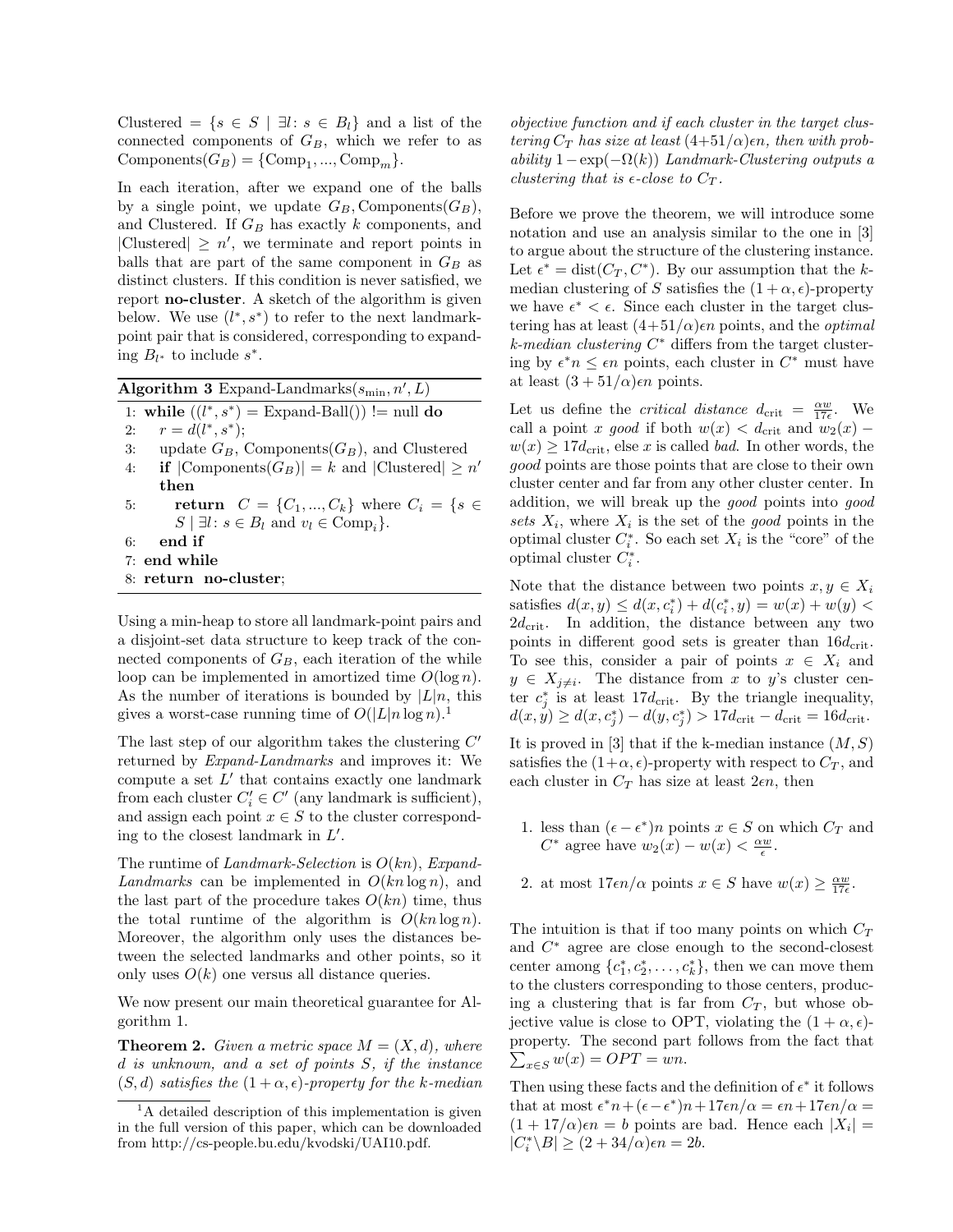In the remainder of this section we prove that given this structure of the clustering instance, Landmark-Clustering finds an accurate clustering. We first show that almost surely the set of landmarks returned by Landmark-Selection has the property that each of the cluster cores has a landmark near it. We then argue that  $Expand\text{-}Landmarks$  finds a partition  $C'$  that clusters most of the points in each core correctly. We conclude with the proof of the theorem, which argues that the clustering returned by the last step of our procedure is a further improved clustering that is very close to  $C^*$  and  $C_T$ .

The *Landmark-Clustering* algorithm first uses  $Landmark-Selection(q, iter)$  to choose a set of landmark points. The following lemma proves that if  $q = 2b$  and iter = 4k almost surely the set of selected landmarks has the property that there is a landmark closer than  $2d_{\text{crit}}$  to some point in each good set.

**Lemma 3.** Given  $L = Landmark-Selectron (2b, 4k)$ , with probability  $1 - \exp(-\Omega(k))$  there is a landmark  $\emph{closer than } 2d_{crit}$  to some point in each good set.

Proof. Because there are at most b bad points and in each iteration we uniformly at random choose one of 2b points, the probability that a good point is added to  $L$  is at least  $1/2$  in each iteration. Using a Chernoff bound we show that the probability that fewer than  $k$  good points have been added to  $L$  after  $t$  iterations is less than  $e^{-t(1-\frac{2k}{t})^2/4}$  (Lemma 4). Therefore after  $4k$  iterations  $k$  good points have been added to  ${\cal L}$  with probability  $1 - e^{-\Omega(k)}$ . Note that these good points must be distinct because we cannot choose the same point twice in the first  $n-2b$  iterations. There are two possibilities regarding the first k good points added to L: they are either selected from distinct good sets, or at least two of them are selected from the same good set.

If the former is true then the statement trivially holds. If the latter is true, consider the first time that a second point is chosen from the same good set  $X_i$ . Let us call these two points  $x$  and  $y$ , and assume that  $y$  is chosen after  $x$ . The distance between  $x$  and  $y$  must be less than  $2d_{\rm crit}$  because they are in the same good set. Therefore when y is chosen,  $\min_{l\in L} d(l, y) \leq d(x, y)$ 2 $d_{\text{crit}}$ . Moreover, y is chosen from  $\{s_{n-2b+1},...,s_n\},\$ where  $\min_{l \in L} d(l, s_i) \leq \min_{l \in L} d(l, s_{i+1})$ . Therefore when y is chosen, at least  $n - 2b + 1$  points  $s \in S$ (including y) satisfy  $\min_{l\in L} d(l, s) \leq \min_{l\in L} d(l, y)$  $2d_{\text{crit}}$ . Since each good set satisfies  $|X_i| \geq 2b$ , it follows that there must be a landmark closer than  $2d_{crit}$ to some point in each good set.

points have been chosen as landmarks after  $t > 2k$  iterations of Landmark-Selection is less than  $e^{-t(1-\frac{2k}{t})^2/4}$ .

*Proof.* Let  $X_i$  be an indicator random variable defined as follows:  $X_i = 1$  if point chosen in iteration i is a good point, and 0 otherwise. Let  $X = \sum_{i=1}^{t} X_i$ , and  $\mu$  be the expectation of X. In other words, X is the number of good points chosen after  $t$  iterations of the algorithm, and  $u$  is its expected value.

Because in each round we uniformly at random choose one of 2b points and there are at most b bad points in total,  $E[X_i] \geq 1/2$  and hence  $\mu \geq t/2$ . By the Chernoff bound, for any  $\delta > 0 \Pr[X < (1 - \delta)\mu] < e^{-\mu \delta^2/2}$ .

If we set  $\delta = 1 - \frac{2k}{t}$ , we have  $(1-\delta)\mu = (1 - (1 - \frac{2k}{t}))\mu \ge$  $(1 - (1 - \frac{2k}{t}))t/2 = k$ . Assuming that  $t \ge 2k$ , it follows that  $Pr[X \le k] \le Pr[X \le (1 - \delta)\mu] \le e^{-\mu \delta^2/2}$  $e^{-\mu(1-\frac{2k}{t})^2/2} \leq e^{-t/2(1-\frac{2k}{t})^2/2}.$  $\Box$ 

The algorithm then uses the Expand-Landmarks procedure to find a  $k$ -clustering  $C'$ . The following lemma states that  $C'$  is an accurate clustering, and has an additional property that is relevant for the last part of the algorithm.

Lemma 5. Given a set of landmarks L chosen by Landmark-Selection so that the condition in Lemma 3 is satisfied, Expand-Landmarks $(b+1, n-b, L)$  returns a k-clustering  $C' = \{C'_1, C'_2, \dots C'_k\}$  in which each cluster contains points from a distinct good set  $X_i$ . If we let  $\sigma$  be a bijection mapping each good set  $X_i$  to the cluster  $C'_{\sigma(i)}$  containing points from  $X_i$ , the dis $t$ ance between  $c_i^*$  and any landmark l in  $C'_{\sigma(i)}$  satisfies  $d(c_i^*, l) < 5d_{\text{crit}}.$ 

*Proof.* Lemma 6 argues that since the good sets  $X_i$  are well-separated, for  $r < 4d_{\text{crit}}$  no ball of radius r can overlap more than one  $X_i$ , and two balls that overlap different  $X_i$  cannot share any points. Moreover, since we only consider balls that have more than  $b$  points in them, and the number of bad points is at most  $b$ , each ball in  $G_B$  must overlap some good set. Lemma 7 argues that since there is a landmark near each good set, there is a value of  $r^* < 4d_{\text{crit}}$  such that each  $X_i$ is contained in some ball around a landmark of radius r ∗ . We can use these facts to argue for the correctness of the algorithm.

First we observe that for  $r = r^*$ ,  $G_B$  has exactly k components and each good set  $X_i$  is contained within a distinct component. Each ball in  $G_B$  overlaps with some  $X_i$ , and by Lemma 6, since  $r^* < 4d_{\text{crit}}$ , we know that each ball in  $G_B$  overlaps with exactly one  $X_i$ . From Lemma 6 we also know that balls that overlap different  $X_i$  cannot share any points and are thus not connected in  $G_B$ . Therefore balls that overlap different

Lemma 4. The probability that fewer than k good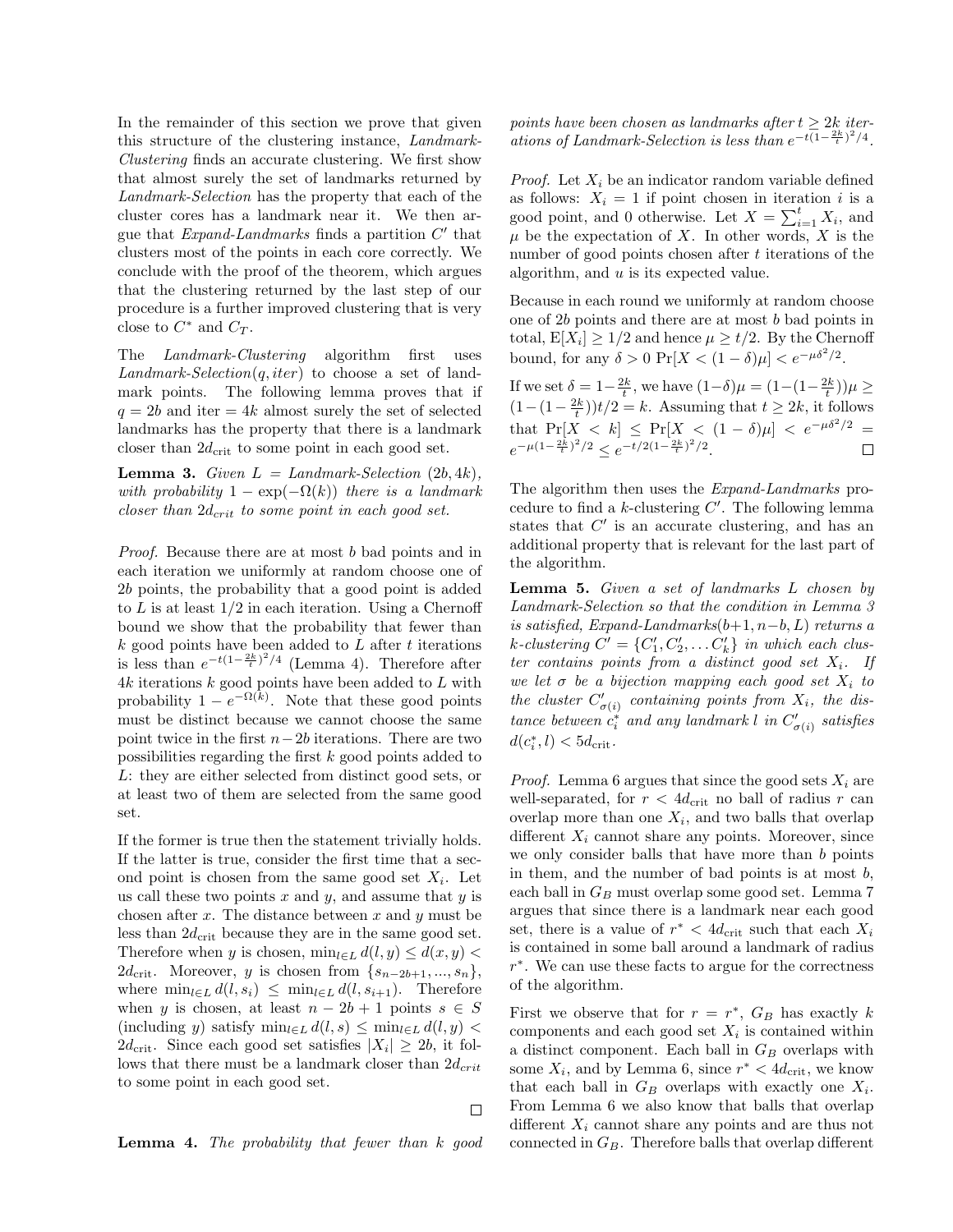$X_i$  will be in different components in  $G_B$ . Moreover, by Lemma 7 each  $X_i$  is contained in some ball of radius  $r^*$ . For each good set  $X_i$  let us designate by  $B_i$  a ball that contains all the points in  $X_i$ , which is in  $G_B$  since the size of each good set satisfies  $|X_i| > b$ . Any ball in  $G_B$  that overlaps  $X_i$  will be connected to  $B_i$ , and will thus be in the same component as  $B_i$ . Therefore for  $r = r^*$ ,  $G_B$  has exactly k components, one for each good set  $X_i$  that contains all the points in  $X_i$ .

Since there are at least  $n - b$  good points that are in some  $X_i$ , this means that for  $r = r^*$  the number of points that are in some ball in  $G_B$  (which are in Clustered) is at least  $n - b$ . Hence the condition in line 4 of Expand-Landmarks will be satisfied and the algorithm will terminate and return a k-clustering in which each cluster contains points from a distinct good set  $X_i$ .

Now let us suppose that we start with  $r = 0$ . Consider the first value of  $r = r'$  for which the condition in line 4 is satisfied. At this point  $G_B$  has exactly  $k$ components and the number of points that are not in these components is at most b. It must be the case that  $r' \leq r^* < 4d_{\text{crit}}$  because we know that the condition is satisfied for  $r = r^*$ , and we are considering all relevant values of  $r$  in ascending order. As before, each ball in  $G_B$  must overlap some good set  $X_i$ . Again using Lemma 6 we argue that since  $r < 4d_{\text{crit}}$ , no ball can overlap more than one  $X_i$  and two balls that overlap different  $X_i$  cannot share any points. It follows that each component of  $G_B$  contains points from a single  $X_i$ (so we cannot merge the good sets). Moreover, since the size of each good set satisfies  $|X_i| > b$ , and there are at most  $b$  points left out of  $G_B$ , each component must contain points from a distinct  $X_i$  (so we cannot split the good sets). Thus we will return a  $k$ -clustering in which each cluster contains points from a distinct good set  $X_i$ .

To prove the second part of the statement, let  $\sigma$  be a bijection matching each good set  $X_i$  to the cluster  $C'_{\sigma(i)}$  containing points from  $X_i$ . Clearly,  $C'_{\sigma(i)}$  is made up of points in balls of radius  $r < 4d_{\text{crit}}$  that overlap  $X_i$ . Consider any such ball  $B_l$  around landmark l and let  $s^*$  denote any point on which  $B_l$  and  $X_i$  overlap. By the triangle inequality, the distance between  $c_i^*$  and l satisfies  $d(c_i^*, l) \leq d(c_i^*, s^*) + d(s^*, l) < d_{\text{crit}} + r < 5d_{\text{crit}}.$ Therefore the distance between  $c_i^*$  and any landmark  $l \in C'_{\sigma(i)}$  satisfies  $d(c_i^*, l) < 5d_{\text{crit}}$ . □

**Lemma 6.** A ball of radius  $r < 4d_{\text{crit}}$  cannot contain points from more than one good set  $X_i$ , and two balls of radius  $r < 4d_{\text{crit}}$  that overlap different  $X_i$  cannot share any points.

*Proof.* To prove the first part, consider a ball  $B_l$  of

radius  $r < 4d_{\text{crit}}$  around landmark l. In other words,  $B_l = \{s \in S \mid d(s,l) \leq r\}$ . If  $B_l$  overlaps more than one good set, then it must have at least two points from different good sets  $x \in X_i$  and  $y \in X_j$ . By the triangle inequality it follows that  $d(x, y) \leq d(x, l) + d(l, y) \leq$  $2r < 8d_{\text{crit}}$ . However, we know that  $d(x, y) > 16d_{\text{crit}}$ , giving a contradiction.

To prove the second part, consider two balls  $B_{l_1}$  and  $B_{l_2}$  of radius  $r < 4d_{\text{crit}}$  around landmarks  $l_1$  and  $l_2$ . In other words,  $B_{l_1} = \{s \in S \mid d(s, l_1) \leq r\}$ , and  $B_{l_2} = \{s \in S \mid d(s, l_2) \leq r\}.$  Assume that they overlap with different good sets  $X_i$  and  $X_j$ :  $B_{l_1} \cap X_i \neq \emptyset$ and  $B_{l_2} \cap X_j \neq \emptyset$ . For the purpose of contradiction, let's assume that  $B_{l_1}$  and  $B_{l_2}$  share at least one point:  $B_{l_1} \cap B_{l_2} \neq \emptyset$ , and use  $s^*$  to refer to this point. By the triangle inequality, it follows that the distance between any point  $x \in B_{l_1}$  and  $y \in B_{l_2}$  satisfies  $d(x, y) \leq$  $d(x, s^*) + d(s^*, y) \leq [d(x, l_1) + d(l_1, s^*)] + [d(s^*, l_2) +$  $d(l_2, y) \le 4r < 16d_{\text{crit}}.$ 

Since  $B_{l_1}$  overlaps with  $X_i$  and  $B_{l_2}$  overlaps with  $X_j$ , it follows that there is a pair of points  $x \in X_i$  and  $y \in X_i$  such that  $d(x, y) < 16d_{\text{crit}}$ , a contradiction. Therefore if  $B_{l_1}$  and  $B_{l_2}$  overlap different good sets,  $B_{l_1} \cap B_{l_2} = \emptyset.$  $\Box$ 

Lemma 7. Given a set of landmarks L chosen by Landmark-Selection so that the condition in Lemma 3 is satisfied, there is some value of  $r^* < 4d_{\text{crit}}$  such that each  $X_i$  is contained in some ball  $B_l$  around landmark  $l \in L$  of radius  $r^*$ .

*Proof.* For each good set  $X_i$  choose a point  $s_i \in X_i$ and a landmark  $l_i \in L$  that satisfy  $d(s_i, l_i) < 2d_{\text{crit}}$ . The distance between  $l_i$  and each point  $x \in X_i$  satisfies  $d(l_i, x) \leq d(l_i, s_i) + d(s_i, x) < 2d_{\text{crit}} + 2d_{\text{crit}} = 4d_{\text{crit}}.$ 

Consider  $r^* = \max_{l_i} \max_{x \in X_i} d(l_i, x)$ . Clearly, each  $X_i$  is contained in a ball  $B_{l_i}$  of radius  $r^*$  and  $r^*$  <  $4d_{\rm crit}$ .  $\Box$ 

**Lemma 8.** Suppose the distance between  $c_i^*$  and any landmark l in  $C'_{\sigma(i)}$  satisfies  $d(c_i^*, l) < 5d_{\text{crit}}$ . Then given point  $x \in C_i^*$  that satisfies  $w_2(x) - w(x) \geq$ 17d<sub>crit</sub>, for any  $l_1 \in C'_{\sigma(i)}$  and  $l_2 \in C'_{\sigma(j\neq i)}$  it must be the case that  $d(x, l_1) < d(x, l_2)$ .

*Proof.* We will show that  $d(x, l_1) < w(x) + 5d_{\text{crit}}(1)$ , and  $d(x, l_2) > w(x) + 12d_{\text{crit}}(2)$ . This implies that  $d(x, l_1) < d(x, l_2).$ 

To prove (1), by the triangle inequality  $d(x, l_1) \leq$  $d(x, c_i^*) + d(c_i^*, l_1) = w(x) + d(c_i^*, l_1) < w(x) + 5d_{\text{crit}}.$ To prove (2), by the triangle inequality  $d(x, c_j^*) \leq$  $d(x, l_2) + d(l_2, c_j^*)$ . It follows that  $d(x, l_2) \ge d(x, c_j^*)$  $d(l_2, c_j^*)$ . Since  $d(x, c_j^*) \ge w_2(x)$  and  $d(l_2, c_j^*) < 5d_{\text{crit}}$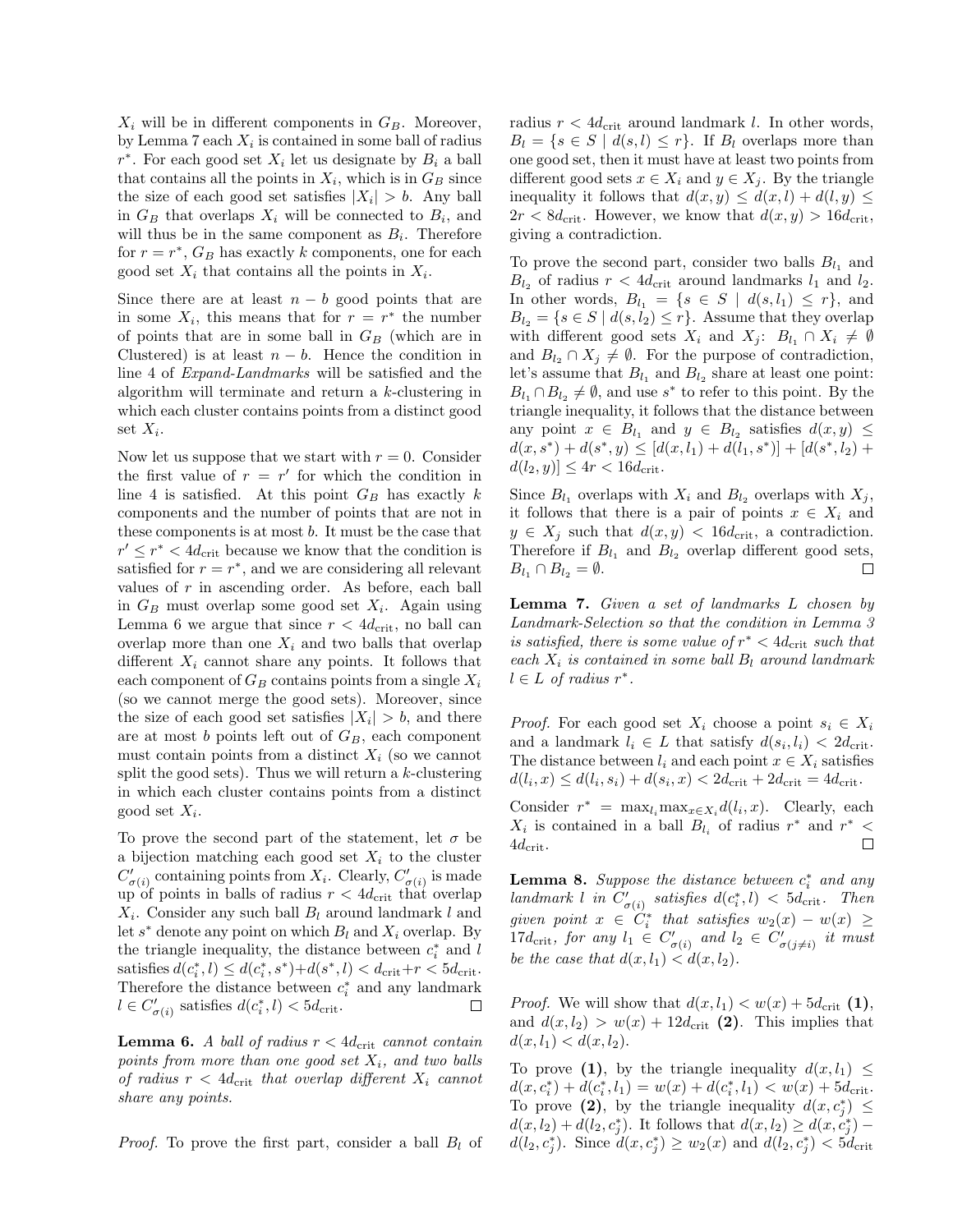we have

$$
d(x, l_2) > w_2(x) - 5d_{\text{crit}}.\t(1)
$$

Moreover, since  $w_2(x) - w(x) \geq 17d_{\text{crit}}$  we have

$$
w_2(x) \ge 17d_{\text{crit}} + w(x). \tag{2}
$$

Combining Equations 1 and 2 it follows that  $d(x, l_2)$  $17d_{cri} + w(x) - 5d_{\text{crit}} = w(x) + 12d_{\text{crit}}.$  $\Box$ 

Proof of Theorem 2. Each cluster in the clustering  $C' = \{C'_1, C'_2, \dots C'_k\}$  output by Expand-Landmarks contains points from a distinct good set  $X_i$ . This clustering can exclude up to b points, all of which may be good. Nonetheless, this means that  $C'$  may disagree with  $C^*$  on only the bad points and at most  $b$  good points. The number of points that  $C'$  and  $C^*$  disagree on is therefore at most  $2b = O(\epsilon n/\alpha)$ . Thus, C' is at least  $O(\epsilon/\alpha)$ -close to  $C^*$ , and at least  $O(\epsilon/\alpha + \epsilon)$ -close to  $C_T$ .

Moreover,  $C'$  has an additional property that allows us to find a clustering that is  $\epsilon$ -close to  $C_T$ . If we use  $\sigma$  to denote a bijection mapping each good set  $X_i$ to the cluster  $C'_{\sigma(i)}$  containing points from  $X_i$ , any landmark  $l \in C'_{\sigma(i)}$  is closer than  $5d_{\text{crit}}$  to  $c_i^*$ . We can use this observation to find all points that satisfy one of the properties of the good points: points  $x$  such that  $w_2(x) - w(x) \ge 17d_{\text{crit}}$ . Let us call these points the detectable points. To clarify, the detectable points are those points that are much closer to their own cluster center than to any other cluster center in  $C^*$ , and the good points are a subset of the detectable points that are also very close to their own cluster center.

To find the detectable points using  $C'$ , we choose some landmark  $l_i$  from each  $C'_i$ . For each point  $x \in S$ , we then insert x into the cluster  $C''_j$  for  $j =$  $\operatorname{argmin}_i d(x, l_i)$ . Lemma 8 argues that each detectable point in  $C_i^*$  is closer to every landmark in  $C'_{\sigma(i)}$  than to any landmark in  $C'_{\sigma(j\neq i)}$ . It follows that  $\tilde{C}''$  and  $C^*$  agree on all the detectable points. Since there are fewer than  $(\epsilon - \epsilon^*)n$  points on which  $C_T$  and  $C^*$  agree that are not detectable, it follows that  $dist(C'', C_T)$  <  $(\epsilon - \epsilon^*) + \text{dist}(C_T, C^*) = (\epsilon - \epsilon^*) + \epsilon^* = \epsilon.$  $\Box$ 

### 4 Empirical Study

We use our *Landmark Clustering* algorithm to cluster proteins using sequence similarity. As mentioned in the Introduction, one versus all distance queries are particularly relevant in this setting because of sequence database search programs such as BLAST [1] (Basic Local Alignment Search Tool). BLAST aligns the queried sequence to sequences in the database, and produces a "bit score" for each alignment, which is a measure of its quality (we invert the bit score to

make it a distance). However, BLAST does not consider alignments with some of the sequences in the database, in which case we assign distances of infinity to the corresponding sequences. We observe that if we define distances in this manner they almost form a metric in practice: when we draw random triplets of sequences and check the distances between them the triangle inequality is almost always satisfied. Moreover, BLAST is very successful at detecting sequence homology in large sequence databases, therefore it is plausible that clustering using these distances satisfies the  $(c, \epsilon)$ -property for some relevant clustering  $C_T$ .

We perform experiments on datasets obtained from two classification databases: Pfam [6] (version 24.0, October 2009) and SCOP [8] (version 1.75, June 2009). Both of these sources classify proteins by their evolutionary relatedness, therefore we can use their classifications as a ground truth to evaluate the clusterings produced by our algorithm and other methods.

Pfam classifies proteins using hidden Markov models (HMMs) that represent multiple sequence alignments. There are two levels in the Pfam classification hierarchy: family and clan. In our clustering experiments we compare with a classification at the family level because the relationships at the clan level are less likely to be discerned with sequence alignment. In each experiment we randomly select several large families (of size between 1000 and 10000) from Pfam-A (the manually curated part of the classification), retrieve the sequences of the proteins in these families, and use our Landmark-Clustering algorithm to cluster the dataset.

SCOP groups proteins on the basis of their 3D structures, so it only classifies proteins whose structure is known. Thus the datasets from SCOP are much smaller in size. The SCOP classification is also hierarchical: proteins are grouped by class, fold, superfamily, and family. We consider the classification at the superfamily level because this seems most appropriate given that we are only using sequence information. As with the Pfam data, in each experiment we create a dataset by randomly choosing several superfamilies (of size between 20 and 200), retrieve the sequences of the corresponding proteins, and use our Landmark-Clustering algorithm to cluster the dataset.

Once we cluster a particular dataset, we compare the clustering to the manual classification using the distance measure from the theoretical part of our work. To find the fraction of misclassified points under the optimal matching of clusters in  $C$  to clusters in  $C'$  we solve a minimum weight bipartite matching problem where the cost of matching  $C_i$  to  $C'_{\sigma(i)}$  is  $|C_i - C'_{\sigma(i)}|/n$ .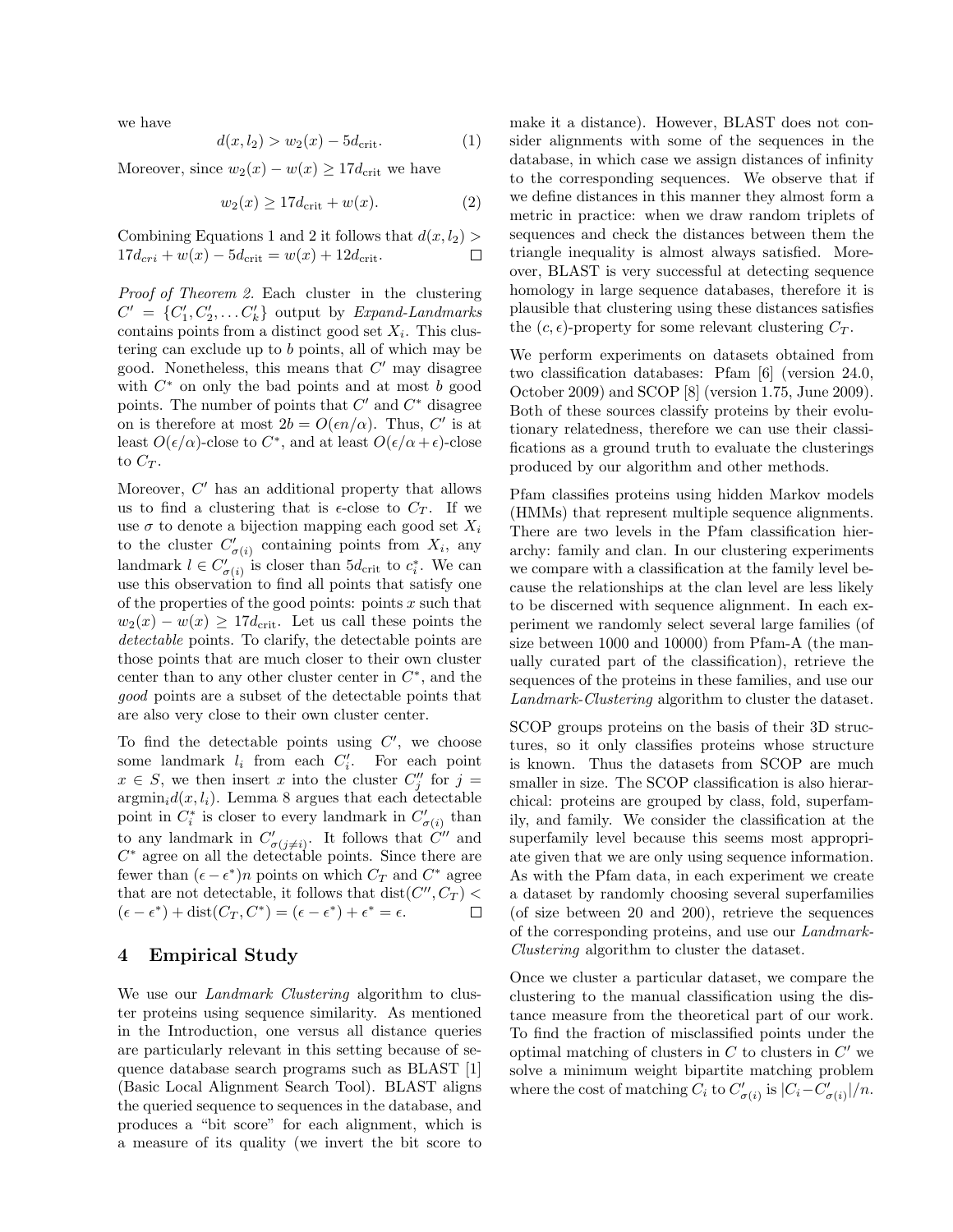#### 4.1 Choice of Parameters

To run Landmark-Clustering, we set  $k$  using the number of clusters in the ground truth clustering. For each Pfam dataset we use 40k landmarks/queries, and for each SCOP dataset we use 30k landmarks/queries. In addition, our algorithm uses three parameters  $(q, s_{\min}, n')$  whose value is set in the proof based on  $\alpha$  and  $\epsilon$ , assuming that the clustering instance satisfies the  $(1+\alpha, \epsilon)$ -property. In practice we must choose some value for each parameter. In our experiments we set them as a function of the number of points in the dataset  $(n)$ , and the average size of the ground truth clusters  $(\mu)$ . We set  $q = 2\mu$ ,  $s_{\min} = 0.05\mu/0.1\mu$  for Pfam/SCOP datasets, and  $n' = 0.5n$ . Since the selection of landmarks is randomized, for each dataset we perform several clusterings, compare each to the ground truth, and report the median quality.

 $Landmark\mbox{-}Clustering$  is most sensitive to the  $s_{\min}$  parameter, and will not report a clustering if  $s_{\min}$  is too small or too large. We recommend trying several reasonable values of  $s_{\min}$ , in increasing or decreasing order, until you get a clustering and none of the clusters are too large. If you get a clustering where one of the clusters is very large, this likely means that several ground truth clusters have been merged. This may happen because  $s_{\text{min}}$  is too small causing balls of outliers to connect different cluster cores, or  $s_{\min}$  is too large causing balls in different cluster cores to overlap.

The algorithm is less sensitive to the  $n'$  parameter. However, if you set  $n'$  too large some ground truth clusters may be merged, so we recommend using a smaller value  $(0.5n \leq n' \leq 0.7n)$  because all of the points are still clustered during the last step. Again, for some values of  $n'$  the algorithm may not output a clustering, or output a clustering where some of the clusters are too large. Our algorithm is least sensitive to the q parameter. Using more landmarks (if you can afford it) can make up for a poor choice of  $q$ .

### 4.2 Results

Figure 1 shows the results of our experiments on the Pfam datasets. One can see that for most of the datasets (other than datasets 7 and 9) we find a clustering that is almost identical to the ground truth. These datasets are very large, so as a benchmark for comparison we can only consider algorithms that use a comparable amount of distance information (since we do not have the full distance matrix). A natural choice is the following algorithm: randomly choose a set of landmarks  $L, |L| = d$ ; embed each point in a d-dimensional space using distances to  $L$ ; use  $k$ -means clustering in this space.



Figure 1: Comparing the performance of  $k$ -means in the embedded space (blue) and Landmark-Clustering (red) on 10 datasets from Pfam. Datasets 1-10 are created by randomly choosing 8 families from Pfam of size s,  $1000 \leq s \leq$ 10000.

Notice that this procedure uses exactly  $d$  one versus all distance queries, so we can set  $d$  equal to the number of queries used by our algorithm. We expect this procedure to work well, and indeed if you look at Figure 1 you can see that it finds reasonable clusterings. Still, the clusterings reported by this procedure do not match the Pfam classification exactly, showing that finding the exact Pfam partition is not trivial.

Figure 2 shows the results of our experiments on the SCOP datasets. These results are not as good, which is likely because the SCOP classification at the superfamily level is based on biochemical and structural evidence in addition to sequence evidence. By contrast, the Pfam classification is based entirely on sequence information. Still, because the SCOP datasets are much smaller, we can compare our algorithm to methods that require distances between all the points. In particular, Paccanaro et al. showed that spectral clustering using sequence data works well when applied to the proteins in SCOP [10]. Thus we use the exact method described in [10] as a benchmark for comparison on the SCOP datasets. Moreover, other than clustering randomly generated datasets from SCOP, we also consider the two main examples from [10], which are labeled  $\bf{A}$ and B in the figure. From Figure 2 we can see that the performance of Landmark-Clustering is comparable to that of the spectral method, which is very good considering that the algorithm used by Paccanaro et al. significantly outperforms other clustering algorithms on this data [10]. Moreover, the spectral clustering algorithm requires the full distance matrix as input, and takes much longer to run.